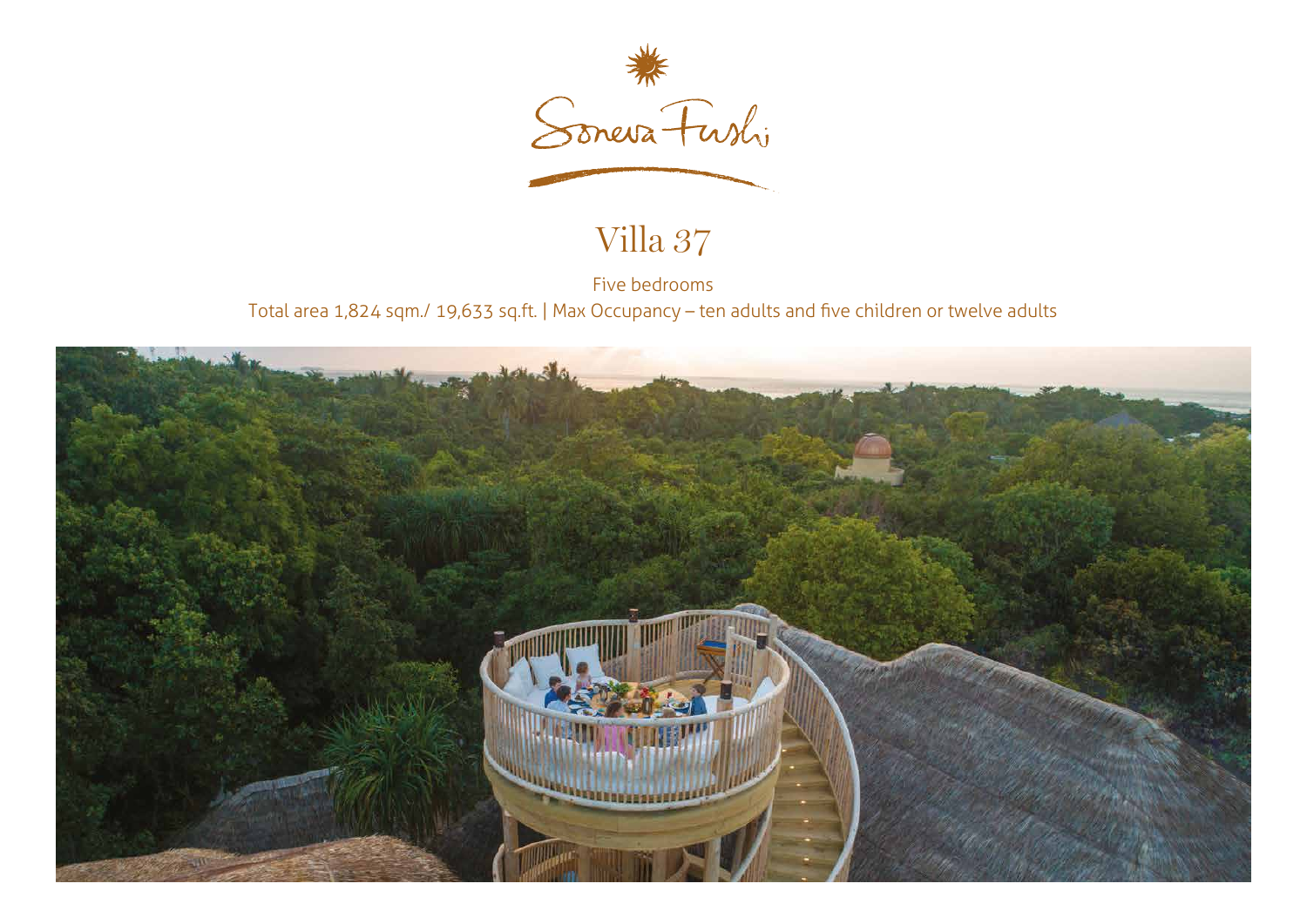





Unwind amidst tropical living spaces just steps away from the white sandy beach on the sunrise side of the island. Villa 37's highlight is the Moonlight Table, that rises above the roof and is the highest point on the island. This is the place to taking your dining experience to new, panoramic heights for picturesque views of the Maldives' sunrises and sunsets.

guest bedroom straight into the pool that wraps gracefully around the front of the villa. Shower and bathe beneath the open skies in the two outdoor bathrooms. Spend lazy days on plush daybeds, indulge with time spent in the steam room and sauna or spend some quiet time in the library. Gather together for a meal around inside dining table beneath the roots of trees or take your dining experience outdoors to one of the two sunken seating areas. Step from the ground floor master suite and

On the first floor three more guest bedrooms with ensuite bathrooms and dressing rooms await. Enjoy your favourite films in the TV room, challenge each other to games of pool and foosball, or work on your fitness in the personal gym.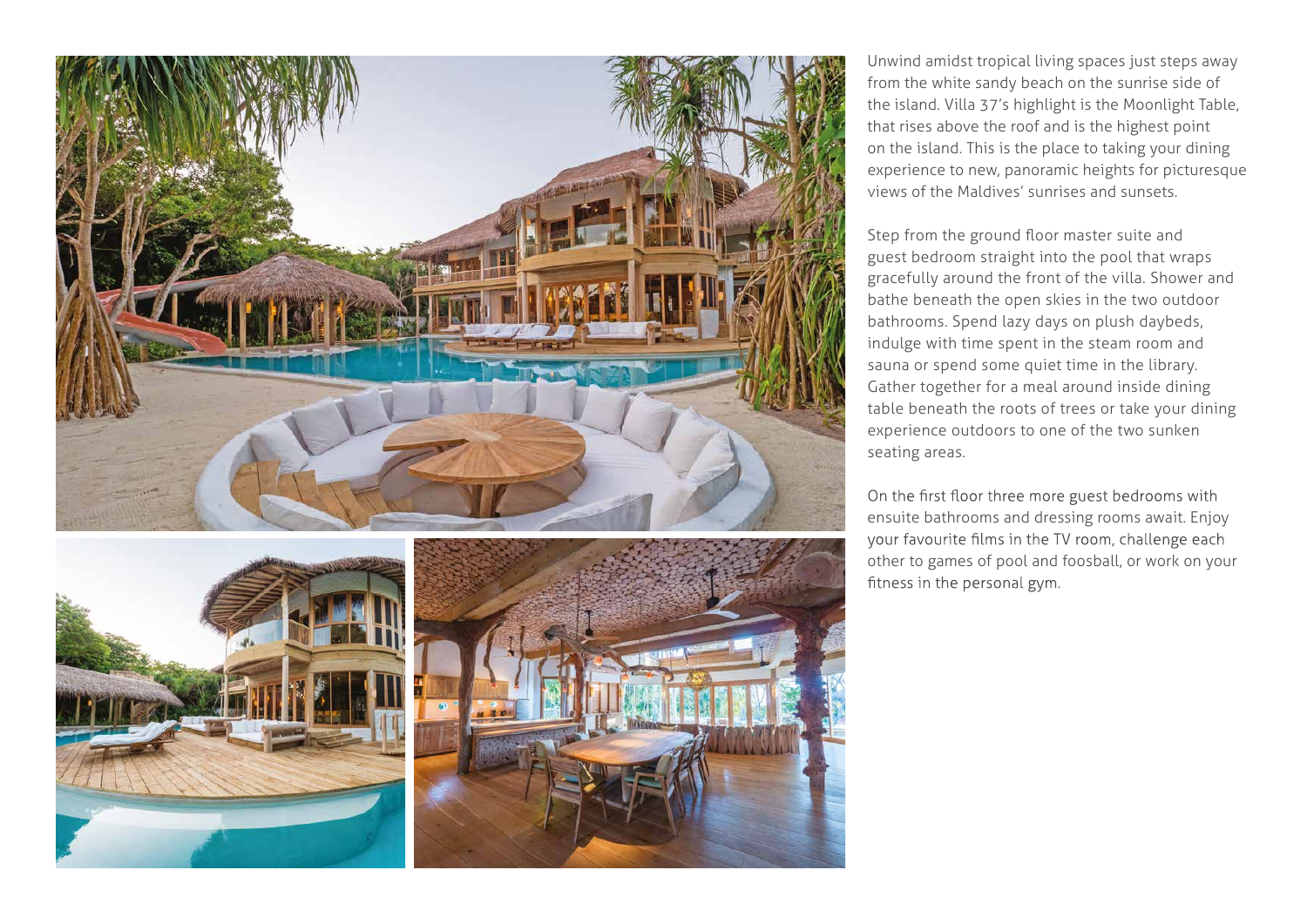





## **The Details**

- Moonlight Table, a viewing tower 11 metres off • the ground
- Water Slide
- Two Outdoor Bathrooms
- TV Lounge
- Gym
- **Library**
- Fresh Water Swimming Pools
- Dining Room
- Sauna and Steam Room
- Guest Toilet
- Open Plan Kitchen Connecting to the Living Room
- Minibar with Espresso Machine and Wine Fridge
- Sunken Outdoor Dining Area Covered
- Sunken Outdoor Dining Area Uncovered
- Snooker Table and Football Table
- Outdoor Deck, Daybeds, and Sun Loungers
- Barefoot Butler service
- Flat Screen TV
- Sound System with Extensive Movie and Music Selection
- Bicycles or Tricycles for Every Guest
- In-Villa Safe, Air Conditioning, and Fans
- WiFi

For reservations please contact: T: +91 124 4511000 E: reservations@soneva.com soneva.com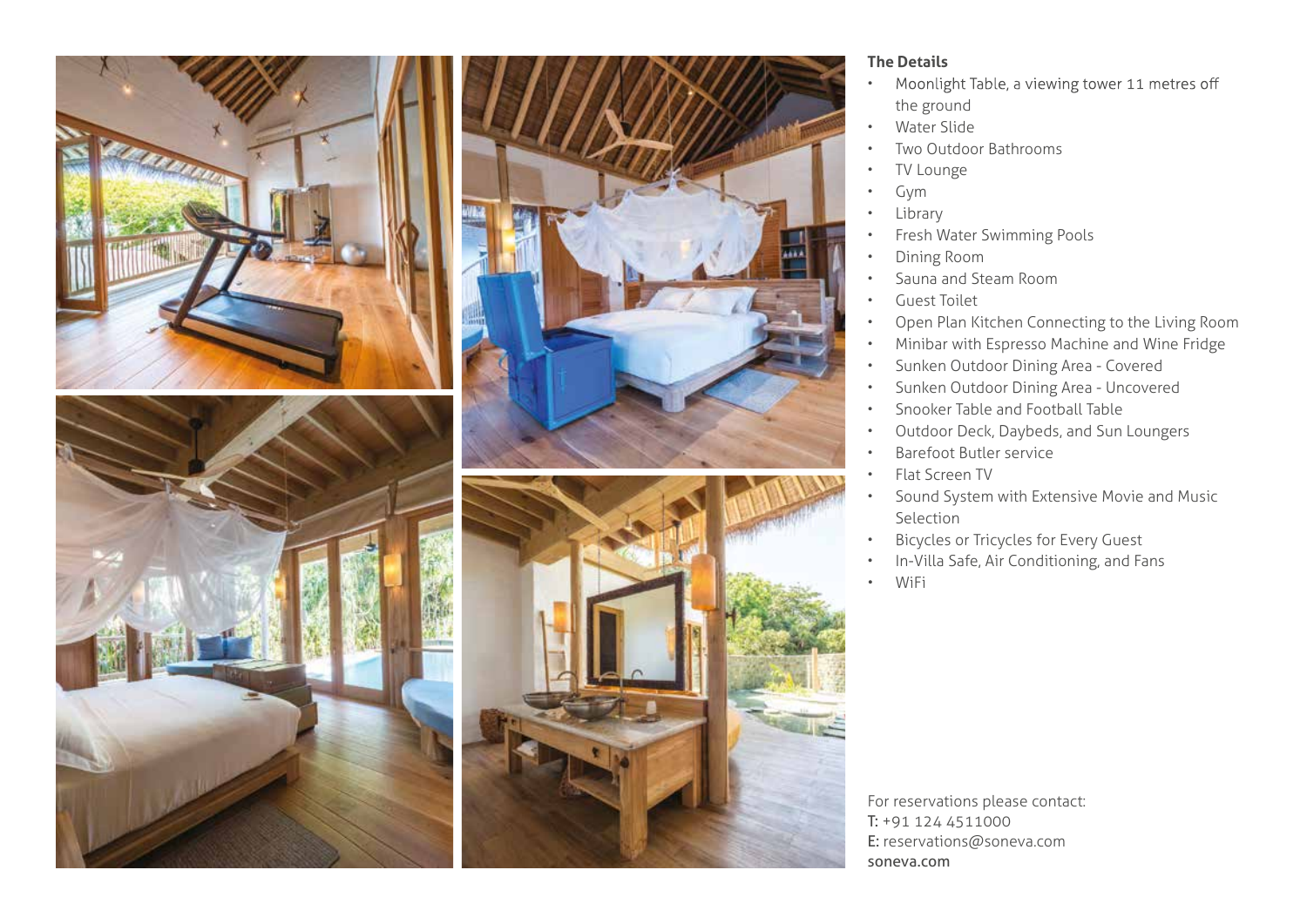

- A Entrance
- B **Master Suite**
	- B1 Bedroom
	- B2 Bathroom
	- B3 Steam Shower
	- B4 Outdoor Shower
	- B5 Bathtub
	- B6 Dressing Room
- C Library
- D Sauna Room
- E Shower
- F Steam Room
- G Guest Toilet
- H Dining Area
- I Walk-In Minibar
- J Living Area
- K **Guest Bedroom 1**
	- K1 Bedroom
	- K2 Dressing Room
	- K3 Bathroom
	- K4 Shower
	- K5 Bathtub
- L Bridge
- M Pool Deck
- N Uncovered Sunken Seating Area
- O Covered Sunken Seating Area
- P Water Slide